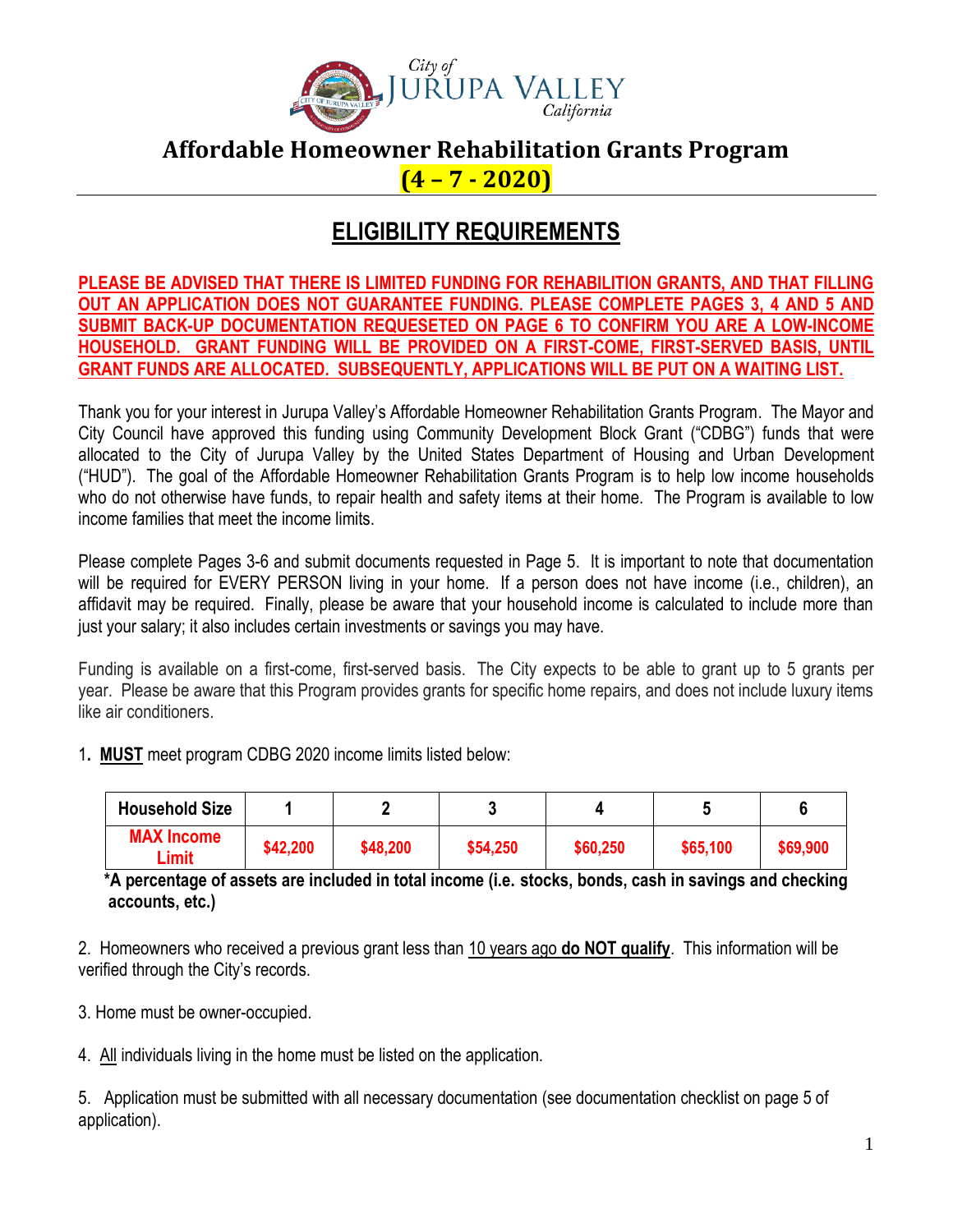## **City of Jurupa Valley**

# **Affordable Homeowner Rehabilitation Grants Program**

# **Application Packet**

#### **General Information**

The City of Jurupa Valley Affordable Homeowner Rehabilitation Grants Program is designed to help qualified owners rehabilitate their homes. Allowable repairs include eliminating code violations, substandard conditions, and health and safety issues (e.g. roofing, plumbing, electrical, heating, flooring, painting) Qualified owners may receive grants of up to \$10,000. **Residents who have previously received a home grant through the City in the past ten years do NOT qualify**. Grants do NOT need to be repaid to the City if the Owners do not move from their homes within two years of grant work being completed. Owner-occupied homes within the City of Jurupa Valley are eligible.

#### **Income Eligibility requirements**

Income eligibility is based on both family size and total annual household income. Households whose income is at or below 80% of the Riverside County adjusted median income (AMI) may be eligible. Income includes employment, Social Security, pensions, self-employment income, disability, stocks, bonds, savings and checking accounts, and child support. To determine income, the City considers savings accounts, stocks, bonds, and other forms of capital investments, since the interest earned on certain assets will be included as income. **Household income includes all adults 18 and over living in the home.** 

| ZUZU CIJING MAXILIUM INCUME LIMIUS |          |          |          |          |          |          |
|------------------------------------|----------|----------|----------|----------|----------|----------|
| <b>Household Size</b>              |          |          |          |          |          |          |
| <b>Max Income Limit</b>            | \$42,200 | \$48,200 | \$54,250 | \$60,250 | \$65,100 | \$69,900 |

#### **2020 CDBG Maximum Income Limits**

#### **Process**

If your application is approved, an inspector will call to schedule an appointment to discuss requested rehabilitation work. The inspector will create a work write-up with approved work that will be used to obtain competitive bids from licensed contractors. The City will review the bids and assist in selecting the most cost-reasonable bid. If the home was built before 1978, a leadbased paint test must be conducted before any work can be performed (the cost for this test will be deducted from the grant funds). After the work is completed, the work will be inspected for final approval. The contractor will provide an invoice and current W9 tax form along with any necessary City or HCD permits. Upon City Council approval, the contractor is then paid by the City's Finance Department. (Payment to contractors can take up to 30 days).

Please be advised that if homeowner has intent to sell the home during the grant process, or within two year of grant work being completed, the applicant will not be eligible for a Rehab Home Grant.

#### **Licensed Contractors & Permits**

Contractors that perform work must hold a valid license with the Contractors State License Board, and must meet City requirements. Some work will require a building permit that must be obtained from the City of Jurupa Valley or California Department of Housing and Community Development (HCD). The City will provide applicants with a list of approved contractors that they must choose from to complete work on their home.

**Submit Completed Applications & Supporting Documents:**

**City of Jurupa Valley 8930 Limonite Avenue Jurupa Valley, CA 92509 Attention: Robert G. Vasquez**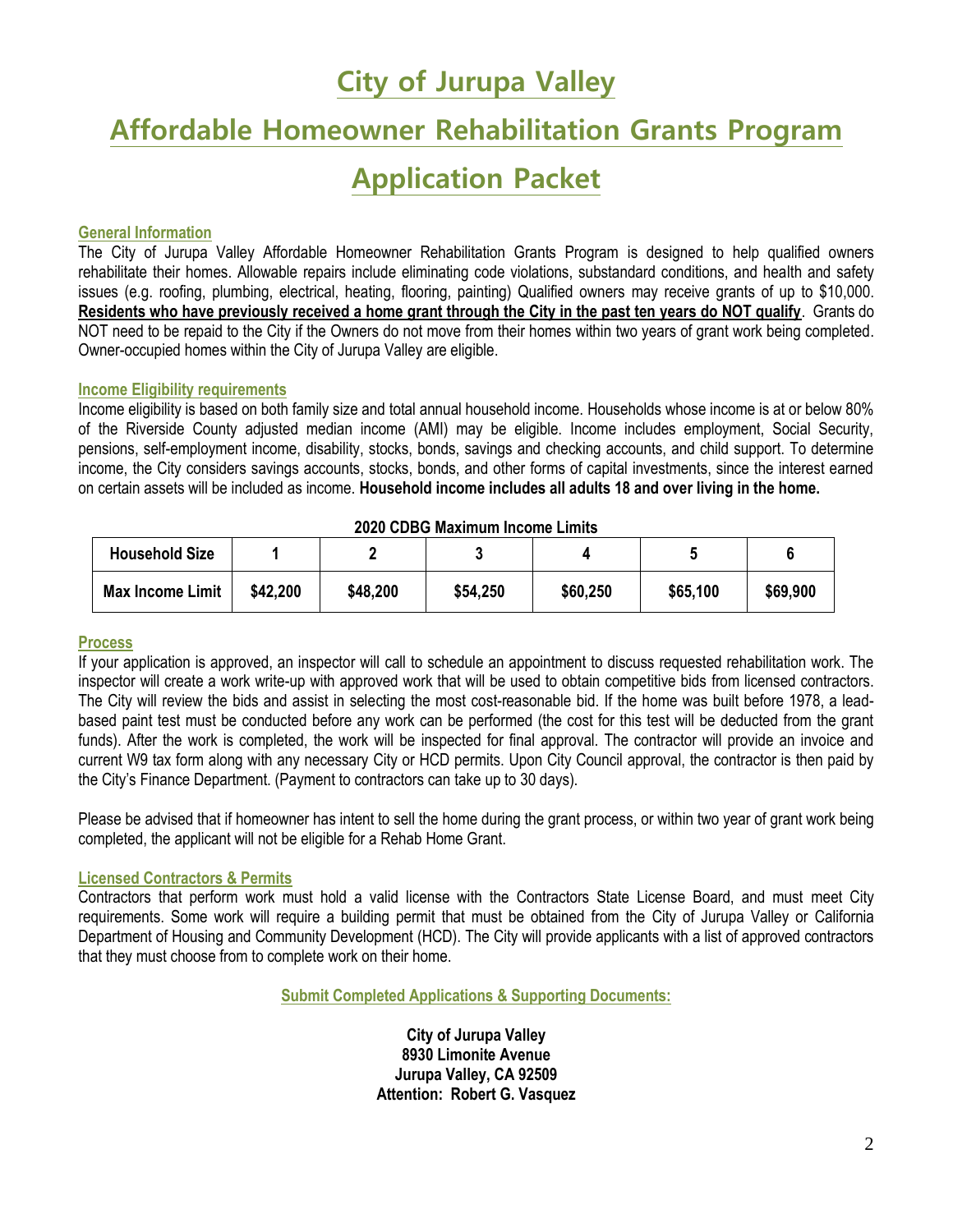# **City of Jurupa Valley**

# **Affordable Homeowner Rehabilitation Grants Program**

| Address of Home for Rehabilitation: 100 million and the set of the set of the set of the set of the set of the set of the set of the set of the set of the set of the set of the set of the set of the set of the set of the s |  |  |  |  |
|--------------------------------------------------------------------------------------------------------------------------------------------------------------------------------------------------------------------------------|--|--|--|--|
|                                                                                                                                                                                                                                |  |  |  |  |
|                                                                                                                                                                                                                                |  |  |  |  |
|                                                                                                                                                                                                                                |  |  |  |  |
|                                                                                                                                                                                                                                |  |  |  |  |
|                                                                                                                                                                                                                                |  |  |  |  |
| Have you ever received a Home Grant from the City?                                                                                                                                                                             |  |  |  |  |
| If yes, when did you receive a Home Grant? Please indicate the year_                                                                                                                                                           |  |  |  |  |

**Household Size** (Please list the applicant/owner first then all other people living in the home and their age and income, if applicable.)

| <b>Name</b> | Age | <b>Annual Income</b> |
|-------------|-----|----------------------|
|             |     |                      |
|             |     |                      |
|             |     |                      |
|             |     |                      |
|             |     |                      |
|             |     |                      |
|             |     |                      |
|             |     |                      |
|             |     |                      |
|             |     |                      |

 $\_$  ,  $\_$  ,  $\_$  ,  $\_$  ,  $\_$  ,  $\_$  ,  $\_$  ,  $\_$  ,  $\_$  ,  $\_$  ,  $\_$  ,  $\_$  ,  $\_$  ,  $\_$  ,  $\_$  ,  $\_$  ,  $\_$  ,  $\_$  ,  $\_$  ,  $\_$  ,  $\_$  ,  $\_$  ,  $\_$  ,  $\_$  ,  $\_$  ,  $\_$  ,  $\_$  ,  $\_$  ,  $\_$  ,  $\_$  ,  $\_$  ,  $\_$  ,  $\_$  ,  $\_$  ,  $\_$  ,  $\_$  ,  $\_$  , \_\_\_\_\_\_\_\_\_\_\_\_\_\_\_\_\_\_\_\_\_\_\_\_\_\_\_\_\_\_\_\_\_\_\_\_\_\_\_\_\_\_\_\_\_\_\_\_\_\_\_\_\_\_\_\_\_\_\_\_\_\_\_\_\_\_\_\_\_\_\_\_\_\_\_\_\_\_\_\_\_\_\_\_\_\_\_\_\_\_\_\_\_\_\_\_\_\_\_\_\_ \_\_\_\_\_\_\_\_\_\_\_\_\_\_\_\_\_\_\_\_\_\_\_\_\_\_\_\_\_\_\_\_\_\_\_\_\_\_\_\_\_\_\_\_\_\_\_\_\_\_\_\_\_\_\_\_\_\_\_\_\_\_\_\_\_\_\_\_\_\_\_\_\_\_\_\_\_\_\_\_\_\_\_\_\_\_\_\_\_\_\_\_\_\_\_\_\_\_\_\_\_

#### **Ethnicity of Applicant (Please check all that apply):**

| Hispanic:            | $\Box$ Yes                  | ΠNο                                                            |  |
|----------------------|-----------------------------|----------------------------------------------------------------|--|
| $\Box$ White         |                             | □ American Indian or Alaska Native & White                     |  |
|                      | □ Black or African American | □ American Indian or Alaska Native & Black or African American |  |
| $\Box$ Asian         |                             | □ Black or African American & White                            |  |
| $\Box$ Asian & White |                             | □ American Indian or Alaska Native American                    |  |
| Other Multi Racial:  |                             | □ Native Hawaiian or Other Pacific Islander                    |  |

| Have you bought or sold any property in the past two (2) years? Yes |  |
|---------------------------------------------------------------------|--|
| If yes, please explain:                                             |  |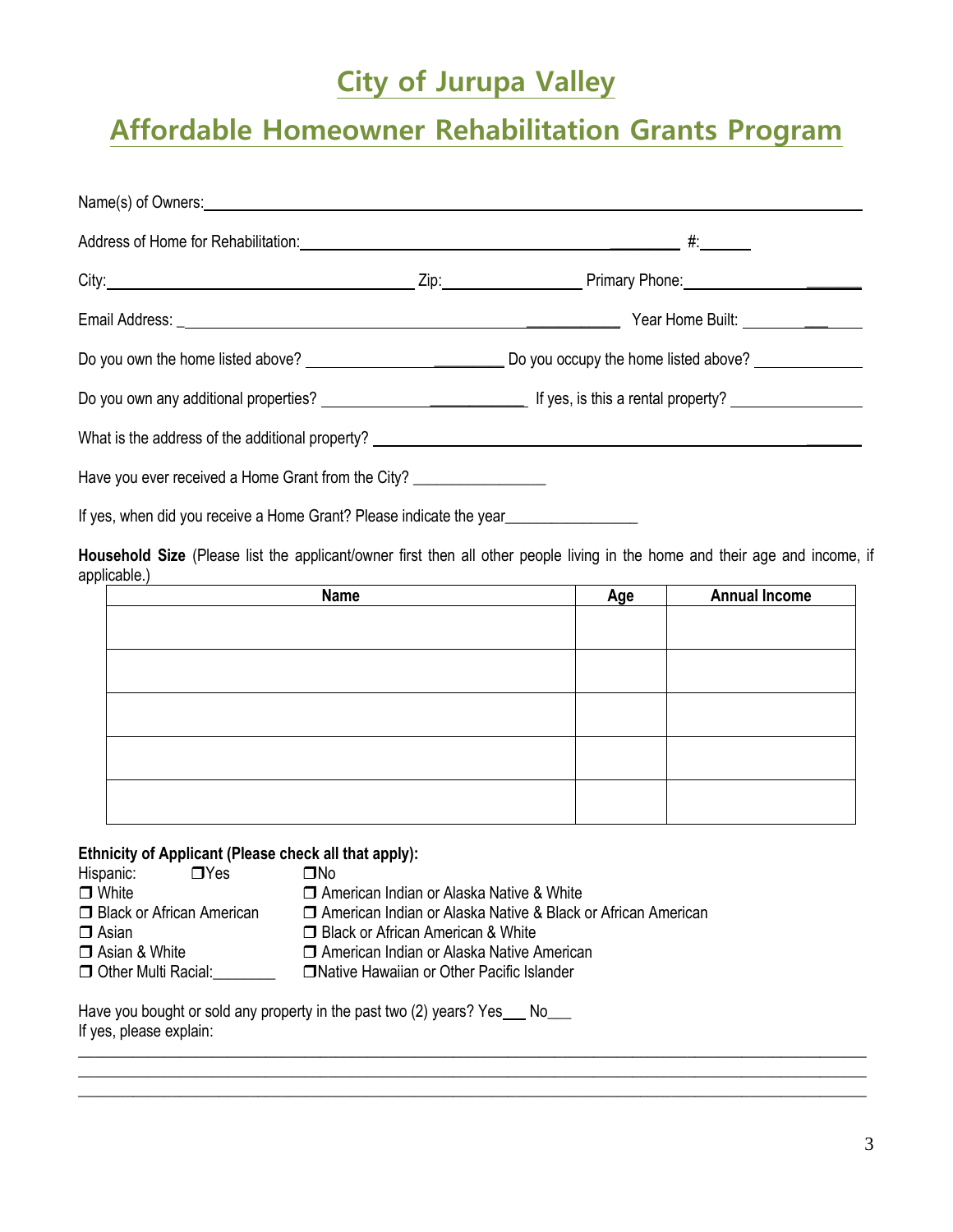#### **Bank Account Information -** List ALL Checking, Savings, & Credit Union Accounts For ALL Residents

| Name Shown on Account: | Type: | Account #: | Bank Name / Address: |
|------------------------|-------|------------|----------------------|
|                        |       |            |                      |
|                        |       |            |                      |
|                        |       |            |                      |
|                        |       |            |                      |
|                        |       |            |                      |
|                        |       |            |                      |
|                        |       |            |                      |
|                        |       |            |                      |
|                        |       |            |                      |
|                        |       |            |                      |

### **INCOMPLETE APPLICATIONS AND BACKUP DOCUMENTATION WILL RESULT IN YOUR APPLICATION BEING RETURNED.**

#### **Applicant Certification**

I acknowledge and agree to the attached eligibility requirements and certify, under penalty of perjury under the laws of the State of California, that all information provided herein is true and correct. Income verification is attached to this application

| $\sim$<br>Owner (print<br>nt or type) | Signature | Date |
|---------------------------------------|-----------|------|

Co-Owner (print or type) Date Date Co-Owner (print or type) Date

RETURN COMPLETED APPLICATIONS TO:

**City of Jurupa Valley Attention: Robert G. Vasquez 8930 Limonite Avenue Jurupa Valley, CA 92509**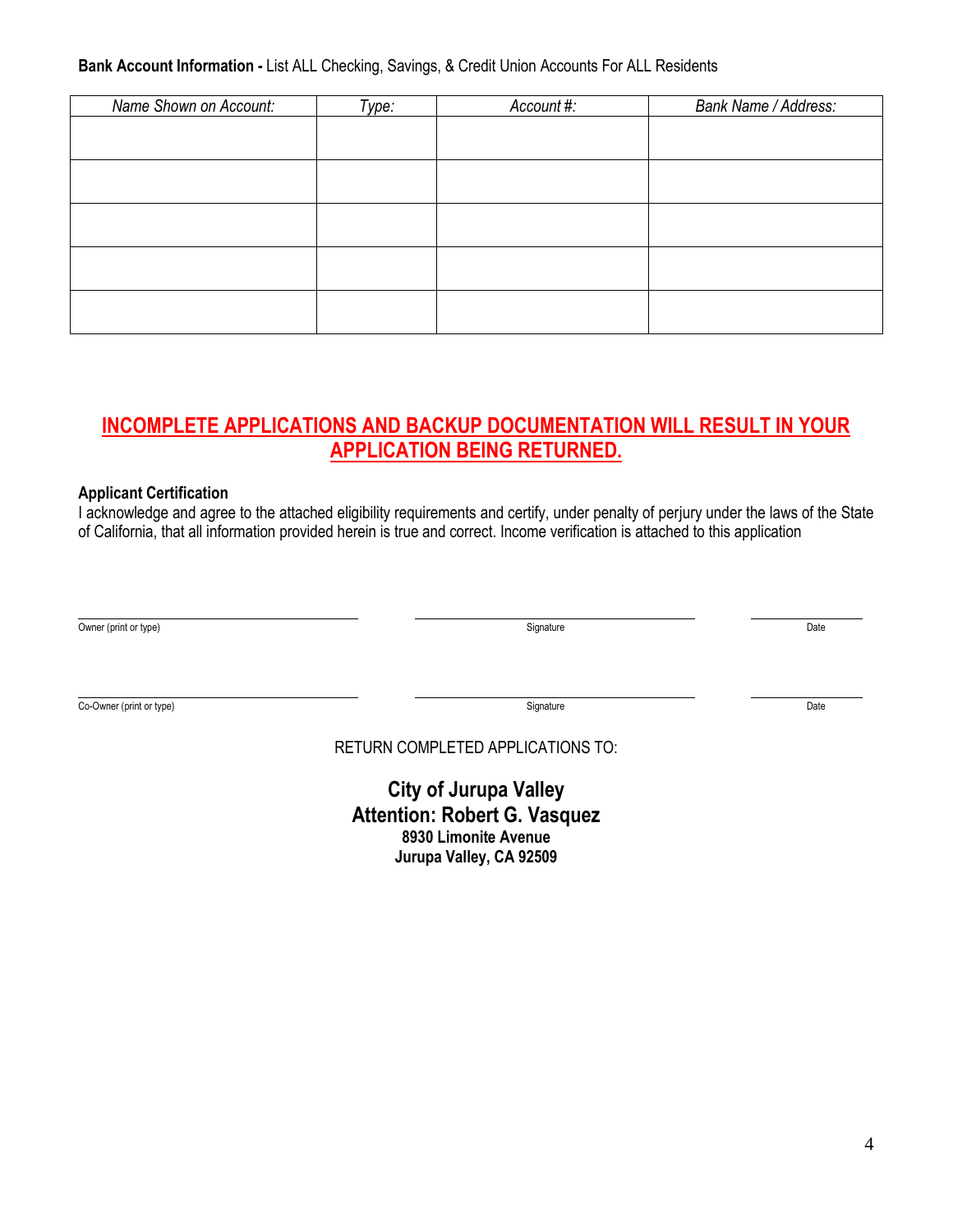## **Application Checklist**

#### **Please use the checklist below to ensure your application is complete.**

#### **Basic Eligibility (REQUIRED DOCUMENTS)**

- □ Proof of Ownership of the home listed on application (Grant Deed or Registration or Certificate of Title).
- $\Box$  Copy of most recent mortgage statement, if applicable
- $\Box$  Copy of most recent space lease rent statement if mobile home.
- Copies of identification for EVERY person living in the home. Acceptable IDs include: California driver's license or state ID, US passport, and Social Security cards.
- □ Signed Federal Lead-Based Paint notice (page 6).

#### **Verification of Income for all adults 18 years and older**

#### **All adults living in the home must submit copies of each of the following with the Application. For each item that is not applicable, please provide an explanation on a separate piece of paper.**

 Not Applicable Applicable

| Two months of most recent pay stubs, most recent Social Security statement, and/or disability statements |
|----------------------------------------------------------------------------------------------------------|
| for all adults living in the household.                                                                  |

- Two years of Self-employment income (Schedule C) or 1040 form for all adults.
- \_\_\_\_\_ \_\_\_\_\_ Copy of most recent statements for Unemployment Compensation, Worker's Compensation, and/or SSI for all adults.
- Copies of 3 recent consecutive months bank statements for all adults living in the household Please include all pages.
- \_\_\_\_\_ \_\_\_\_\_ 2018 Federal tax returns (1040) for **all** household members ALL pages must be included.
- Copy of retirement account statements for all adults (401K, 403B, 457, CD or IRA).
- \_\_\_\_\_ \_\_\_\_\_ Life Insurance Cash Value Statement
- $\qquad \qquad \_ \text{1}$  Copy of child support (e.g. court ordered amount or notarized statement from parent)
- \_\_\_\_\_ \_\_\_\_\_ Other Investments Statements (e.g. Annuities, CDs, money market accts., stocks, bonds)
- **Lump sum receipts, such as inheritances, lottery winnings, capital gains, etc.**
- Investments such as: gems, jewelry, coin collection, antique cars, etc.
	- \_\_\_\_\_ \_\_\_\_\_ Other income (e.g. financial support from family member). Please list amount and explain:

\_\_\_\_\_\_\_\_\_\_\_\_\_\_\_\_\_\_\_\_\_\_\_\_\_\_\_\_\_\_\_\_\_\_\_\_\_\_\_\_\_\_\_\_\_\_\_\_\_\_\_\_\_\_\_\_\_\_\_\_\_\_\_\_\_\_\_\_\_\_\_\_\_\_\_\_\_\_\_\_\_\_\_\_\_\_\_\_\_\_\_\_\_\_\_\_\_\_\_\_\_ \_\_\_\_\_\_\_\_\_\_\_\_\_\_\_\_\_\_\_\_\_\_\_\_\_\_\_\_\_\_\_\_\_\_\_\_\_\_\_\_\_\_\_\_\_\_\_\_\_\_\_\_\_\_\_\_\_\_\_\_\_\_\_\_\_\_\_\_\_\_\_\_\_\_\_\_\_\_\_\_\_\_\_\_\_\_\_\_\_\_\_\_\_\_\_\_\_\_\_\_\_ \_\_\_\_\_\_\_\_\_\_\_\_\_\_\_\_\_\_\_\_\_\_\_\_\_\_\_\_\_\_\_\_\_\_\_\_\_\_\_\_\_\_\_\_\_\_\_\_\_\_\_\_\_\_\_\_\_\_\_\_\_\_\_\_\_\_\_\_\_\_\_\_\_\_\_\_\_\_\_\_\_\_\_\_\_\_\_\_\_\_\_\_\_\_\_\_\_\_\_\_\_